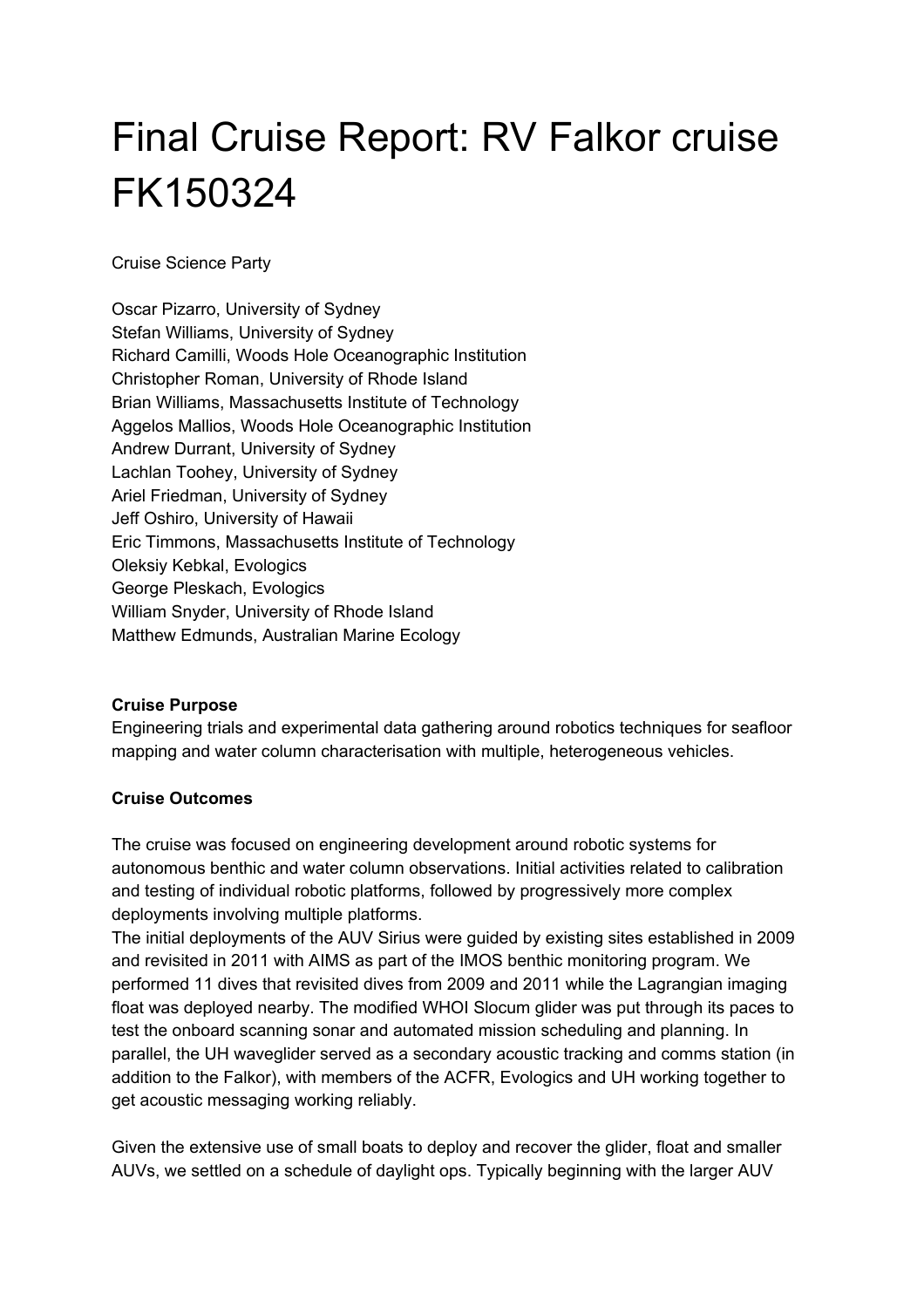deployed from Sirius and then a series of deployments throughout the morning of the smaller vehicles. At night Falkor multibeam mapped the lagoon for around 10-12 hrs covering most of the areas of AUV operations and around 50% of the lagoon. This dataset is being used to demonstrate predictive habitat mapping techniques given the imagery collected by the robotic platforms.

From a platform-centered view the cruise allowed individual and joint testing and development of systems.

Sirius: calibration, IMOS monitoring dives, joint float-AUV ops, coordinated ops with glider and float, tracking with waveglider.

Float: System testing, visual odometry, integration of modem for USBL tracking, joint float-AUV ops, tracking with waveglider.

Glider: Satellite comms testing, Sonar scanning for localization, Rescheduling and adaptive planning, coordinated deployments with AUV and float.

Waveglider: RF comms testing, testing of tracking of AUV and float

Lessons and future work

Coordination becomes critical. Realistically, different assets may have varying degrees of autonomy. Our last experiments demonstrated a promising approach,

## Project outcomes

Engineering trials, Vehicle testing, Scheduling glider, Float and AUV ops, tracked by Falkor and/or waveglider.

Photo float surveys

21 dives 59,450 image pairs, 260GB  $\sim$ 33 hrs of bottom time @0.25 Hz

Sirius surveys

20 dives 358,340 image pairs, 950GB  $\sim$ 100 hrs of bottom time @1-1.5 Hz 12 Sirius dives also covered by float Revisited some of the IMOS monitoring sites, with 11 AUV dives that covered the same ground as dives done in 2009 and 2011.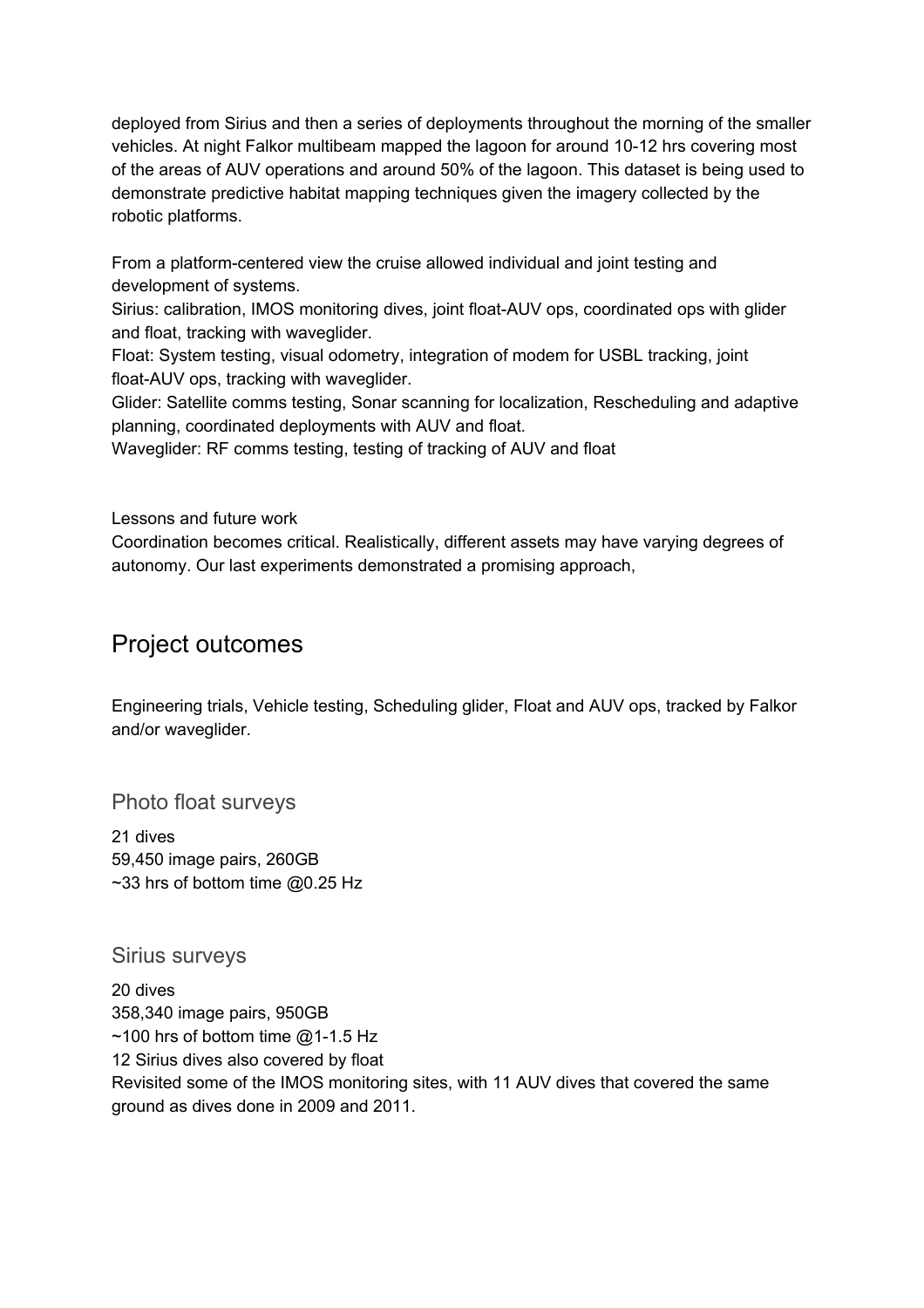## Glider missions

Total number of missions: 36 Max depth reached: 50.6 m Mean mission max depth: 31.9 m Total horizontal distance travelled: 32.33 km Mean horizontal distance travelled per mission: 0.9 km Total missions time: 21.9 hours Mean mission time: 36.5 min Glider database size: 275 MB Sonar ROS bagfiles size: 1722 MB

Collected large amounts of imagery (Sirius, float), bathymetry (Falkor and glider) and water column data (all platforms). In addition to tracking information from Falkor and the waveglider.

# **Outputs**

## Presentations/Posters

O. Pizarro, D. Steinberg, S. O'Callaghan, A. Bender, D. Rao, and S. Williams. Predictive habitat mapping and iterative planning of image surveys given existing bathymetry and imagery a machine learning perspective. Ocean Sciences 2016 abstract ID: 92125

A.Friedman, O. Pizarro, S.B. Williams. Online Framework For Collaborative Annotation Of Underwater Imagery & Video. ICRS 2016 Abstract ID: 29134

S.B.Williams, O. Pizarro, M. Bryson. Multi-year Surveying Of Coral Reefs Using Autonomous Underwater Vehicles. ICRS 2016 Abstract ID: 29139

L. Zapata, A. Mallios, P. Ridao, R. Camilli, O. Pizarro. Preliminary results on terrain-aided localization algorithm for glider AUV. ICRA 2016 Workshop on Marine Robot Localization and Navigation.

## Planned Publications

| subject                                                     | journal<br>/conf | <b>ACFR</b> | <b>WHOI</b> | <b>URI</b> | MIT | UH | Evo | <b>AME</b> |
|-------------------------------------------------------------|------------------|-------------|-------------|------------|-----|----|-----|------------|
| 1. Overview of cruise                                       | JFR              |             |             |            |     |    |     |            |
| 2. AUV+float<br>reconstructions/monitoring<br>(centralised) | JFR              |             |             |            |     |    |     |            |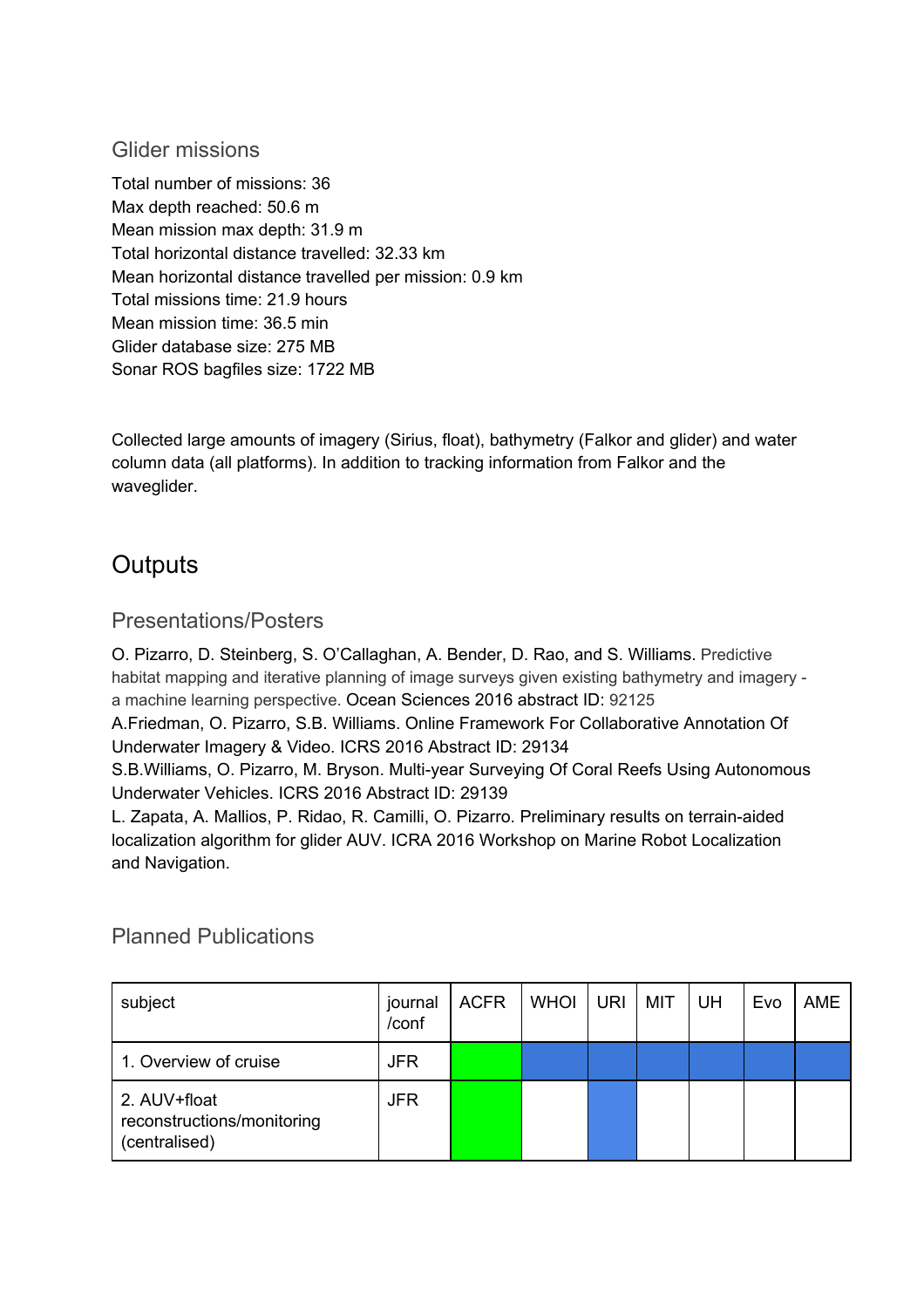| 3. distributed SLAM                        |            |  |  |  |  |
|--------------------------------------------|------------|--|--|--|--|
| 4. Adaptive, coordinated<br>missions       |            |  |  |  |  |
| 5. Glider terrain-aided nav                | <b>JFR</b> |  |  |  |  |
| 6. float trials/system<br>enhancements     |            |  |  |  |  |
| 7. float terrain-aided nav                 | <b>JFR</b> |  |  |  |  |
| 8. predictive habitat mapping<br>MB+images |            |  |  |  |  |
| 9. change on AUV sites since<br>2009       |            |  |  |  |  |

Lead, collaborator

## Media Releases and Outreach

http://schmidtocean.org/new-seafloorexplore-app-features-coordinated-robotics-cruise/

For this cruise we adapted the Squidle annotation interface into a citizen science tool for exploration and labelling marine imagery. Over 22,000 labels were applied by the general public from around the world.

<https://squidle.acfr.usyd.edu.au/citizenscience/citizenSOI201503/>

Dr. Friedman also developed a web-based tracker that allowed the large science party and ship's crew to keep tabs of the progress of operations involving multiple robots. It also allowed the general public to observe the deployments online.

# Datasets

AODN portal <https://portal.aodn.org.au/>

AUV viewer <https://auv.aodn.org.au/auv/>

**Data Set Citation Data DOI # Data File** 

**Downloads**